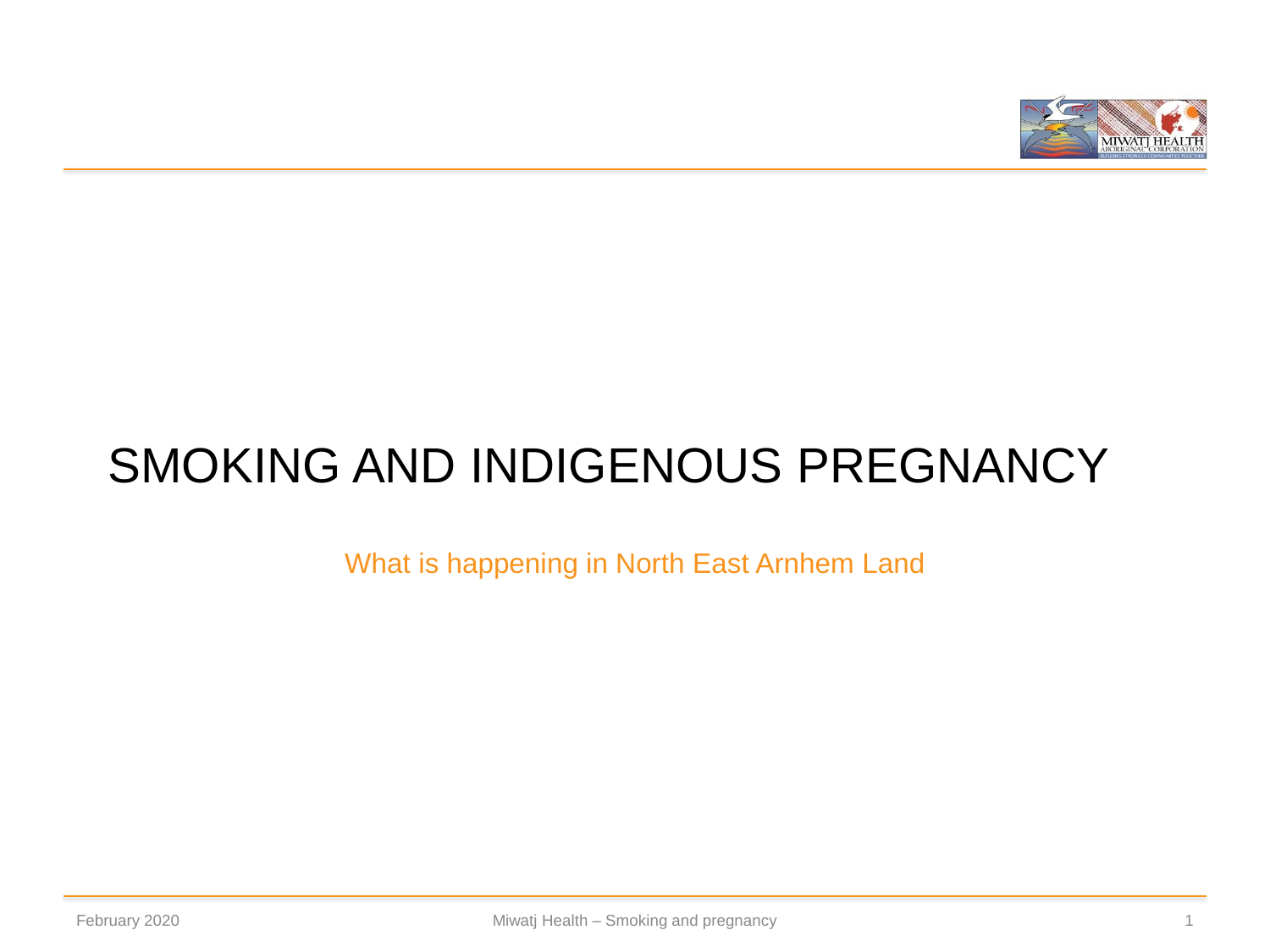## BACKGROUND – MIWATJ HEALTH



#### **North East Arnhem**

- Far north-eastern corner of the Northern Territory, the region covers an area of 33,359 km<sup>2</sup>.
- Total population 10,271 (2017) with Aboriginal and Torres Strait Islander Peoples making up 93.6% of the population (2016).

## **Miwatj Health**

• Miwatj Health Aboriginal Corporation established in 1992.

NORTHERN **TERRITORY** 

**AUSTRALIA** 

- Governed by a Board representing the **Yolŋu**, **Anindilyakwa** and **Nunggubuyu** people of the region.
- Comprehensive primary health care and a range of population health programs, including NDIS and social and emotional wellbeing.
- Miwatj employs 269 people, of whom over 50% identify as Aboriginal and/or Torres Strait Islander.
- Miwatj Tackling Indigenous Smoking program currently employs 10 Yolnu community workers.

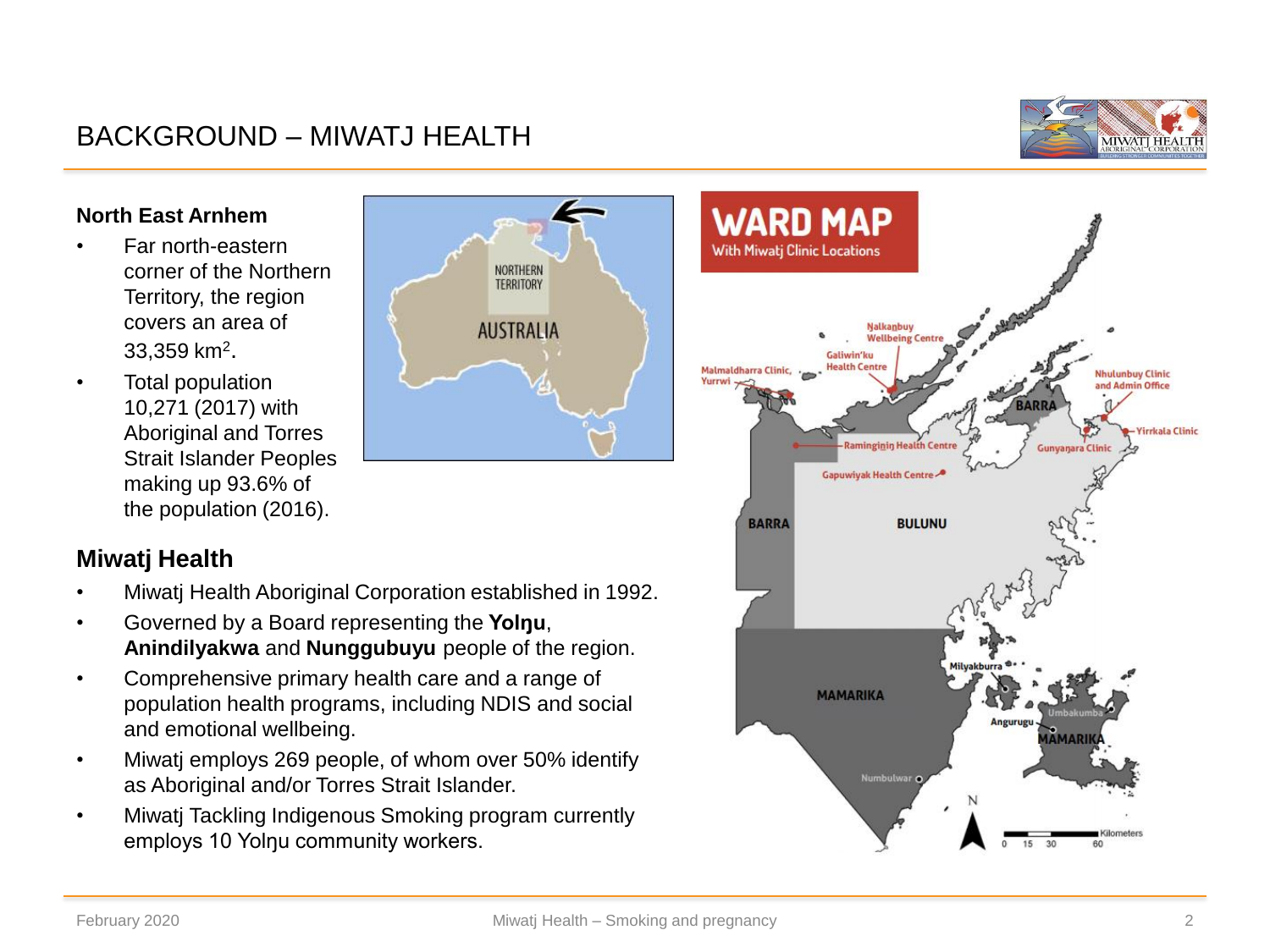

## BACKGROUND – MIWATJ HEALTH

## **STRATEGIC GOALS**

From our external and internal analyses, and taking into account our Mission, Vision and Values, we have identified a number of priorities and have brought these together in our strategic goals.

The Strategic Goals for Miwati Health for 2018-2020 are:

- 1. We will continue to deliver best practice, evidence-based services following a comprehensive, population health and rights-based approach.
- 2. We will extend our service coverage across the region, responding to community needs and strengthening capabilities, consistent with our Mission.
- 3. We will respect and engage with Aboriginal forms of authority and decision-making in all our activities and extend community involvement to empower Miwatj mala to guide how healthcare is provided.
- 4. Further develop and demonstrate organisational culture and systems to drive efficient performance.
- 5. Become an employer-of-choice to attract and retain quality staff.
- 6. Support the empowerment of the local Aboriginal workforce with meaningful career pathways and progression.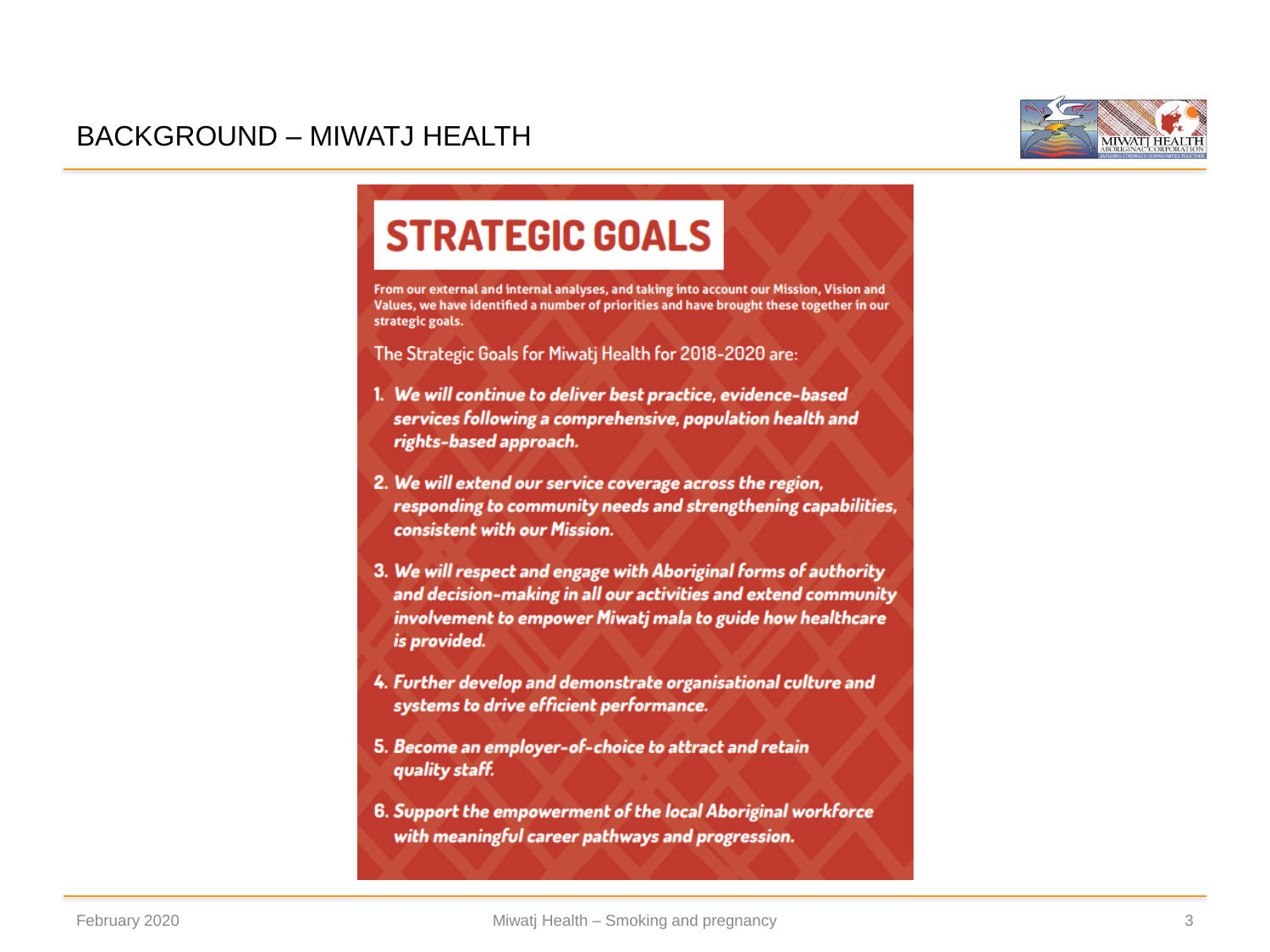## SMOKING STATUS – A COMPARISON



## Estimates of smoking prevalence



### Population aged 15 and over

Data sources:

Combined Communicare data 2019

National Aboriginal and Torres Strait Islander Health Survey, 2018-19: Smoking. ABS, 2019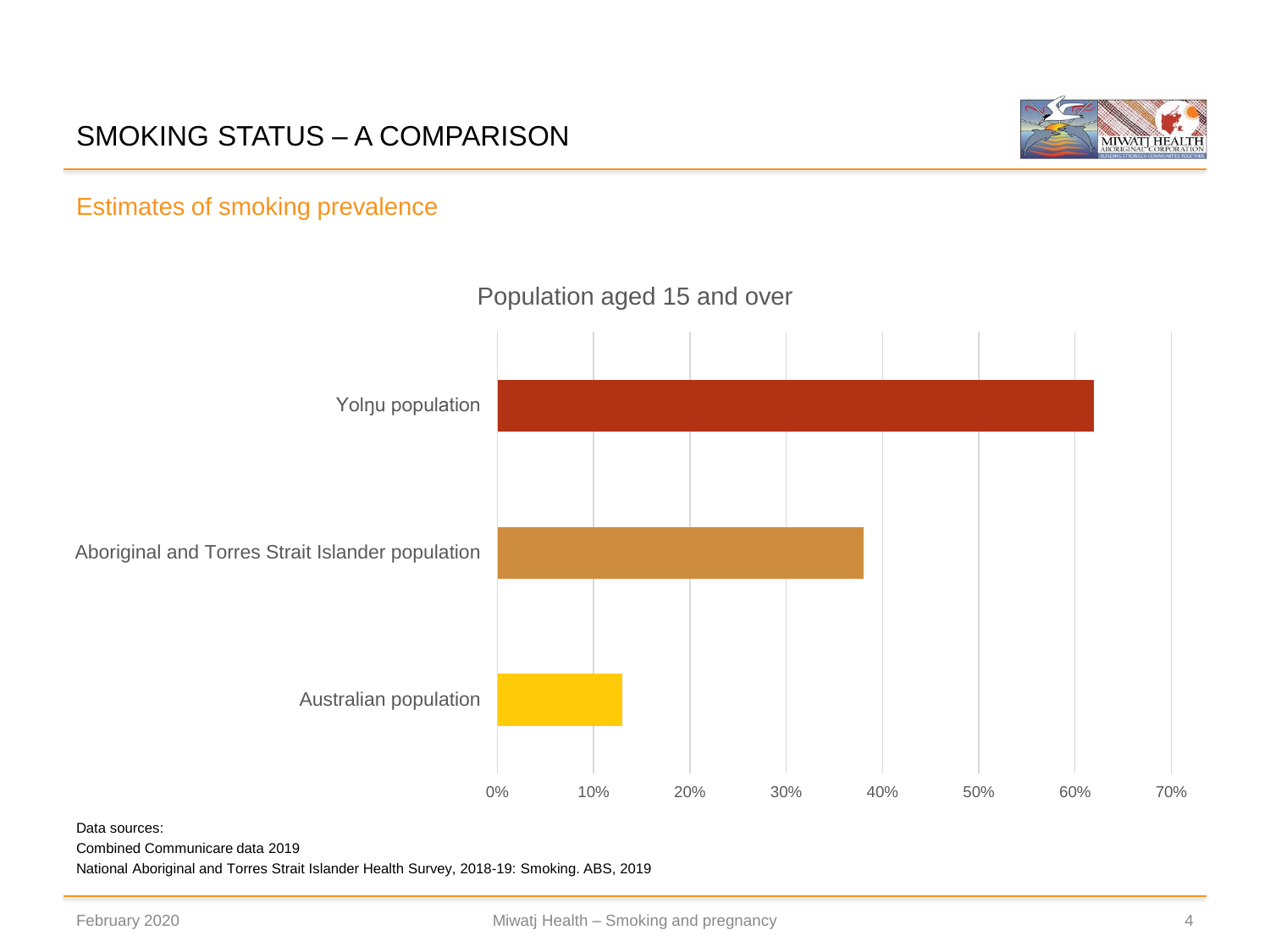## SMOKING STATUS IN OUR REGION



### NT AHKPI 1.16: Smoking status recorded



**Status: Smoker**

Smoking status is recorded for ~67% of population >15 years old (2019)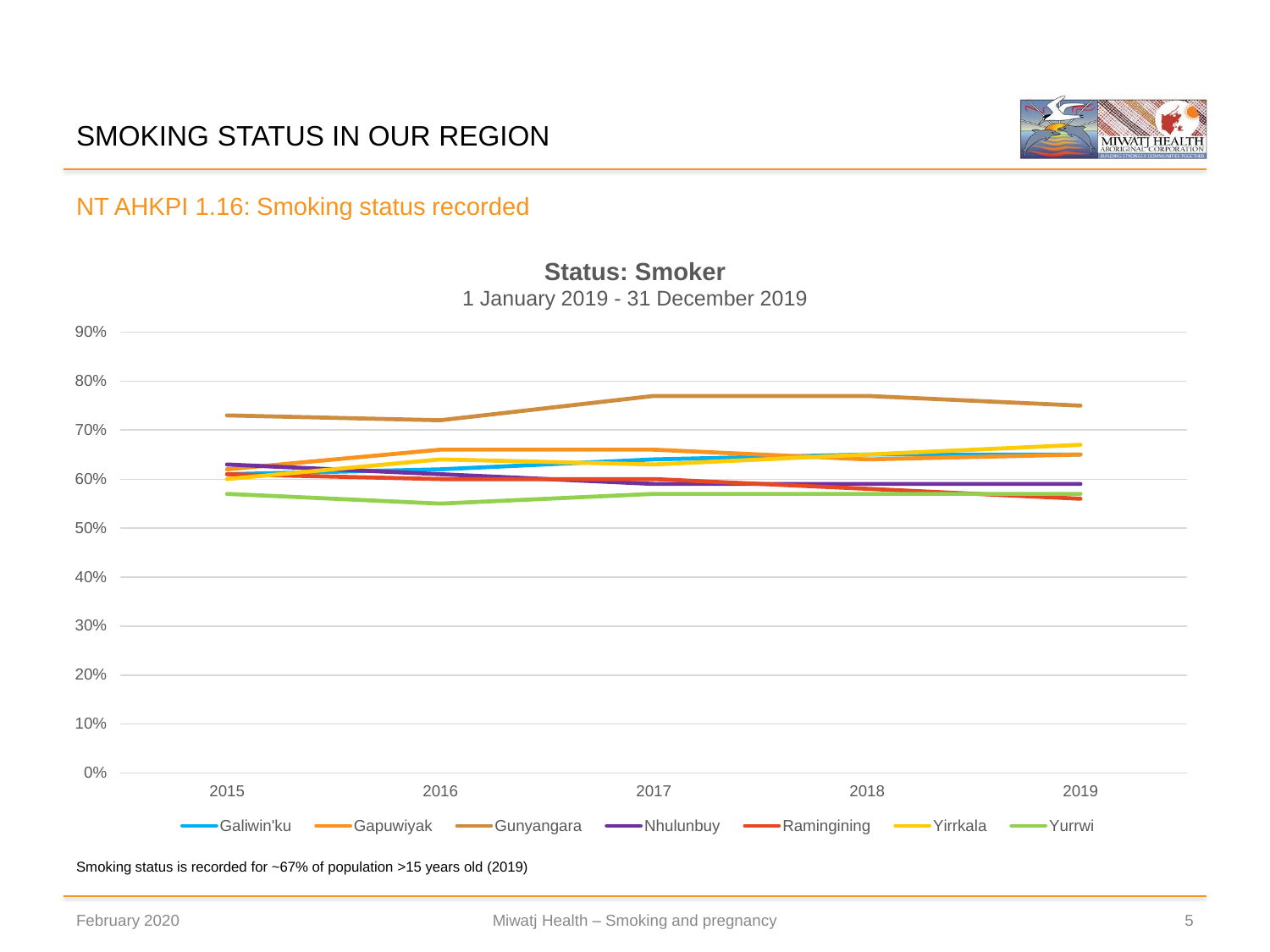## SMOKING STATUS IN OUR REGION



**Communicare** 

#### **Miwati Health and Marthakal Health**

## nKPI PI 11 - Smoking in Pregnancy

Report to 31/01/2020 for <All Locality Groups> and Communicare Current Patients, <All Encounter Places>

|                       | $15 - 19$ | 20-24 | 25-34 | $35 +$ | <b>ALL AGES</b> |
|-----------------------|-----------|-------|-------|--------|-----------------|
| 1. Current smoker     | 4         | 21    | 26    | 5      | 56              |
| 2. Ex-smoker          | 3         |       | 4     | 2      | 10              |
| 3. Never smoked       | 2         | 9     | 6     | 2      | 19              |
|                       |           |       |       |        |                 |
| <b>Current smoker</b> | 44.4%     | 67.7% | 72.2% | 55.6%  | 65.9%           |
| Ex-smoker             | 33.3%     | 3.2%  | 11.1% | 22.2%  | 11.8%           |
| Never smoked          | 22.2%     | 29.0% | 16.7% | 22.2%  | 22.4%           |

#### **Communicare**

#### **Miwatj Health (Gapuwiyak and Ramingining)**

## nKPI PI 11 - Smoking in Pregnancy

Report to 31/01/2020 for <All Locality Groups> and Communicare Current Patients, <All Encounter Places>

|                   | $15 - 19$ | 20-24 | 25-34 | $35+$ | <b>ALL AGES</b> |  |
|-------------------|-----------|-------|-------|-------|-----------------|--|
| 1. Current smoker | 2         | 2     | 6     | 2     | 12              |  |
| 2. Ex-smoker      | 0         | 0     |       |       | 2               |  |
| 3. Never smoked   |           | 4     |       | 4     | 10              |  |
|                   |           |       |       |       |                 |  |
| Current smoker    | 66.7%     | 33.3% | 75.0% | 28.6% | 50.0%           |  |
| Ex-smoker         | $0.0\%$   | 0.0%  | 12.5% | 14.3% | 8.3%            |  |
| Never smoked      | 33.3%     | 66.7% | 12.5% | 57.1% | 41.7%           |  |
|                   |           |       |       |       |                 |  |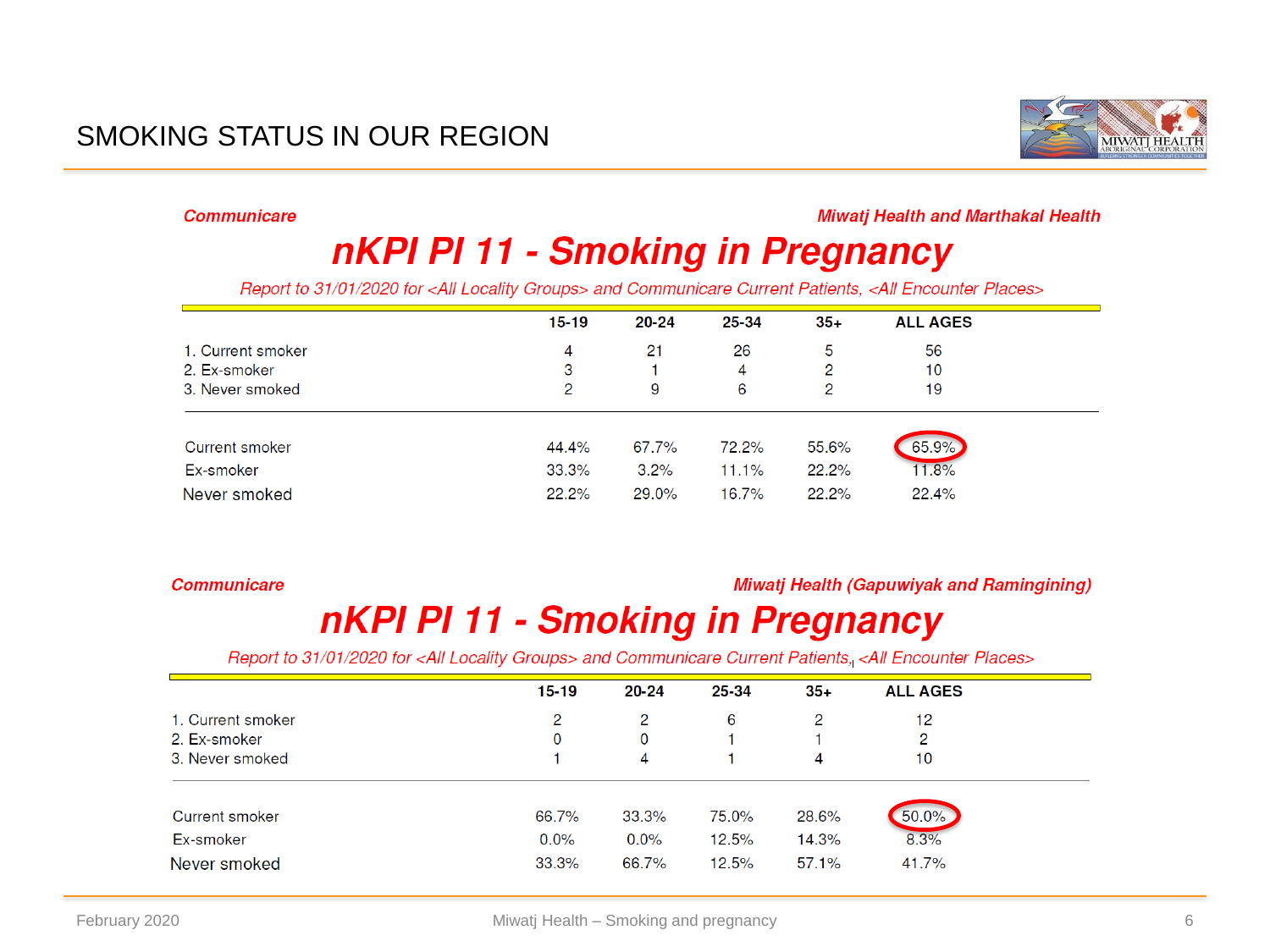## SMOKING STATUS IN OUR REGION



Recorded smoking status during pregnancy



Communicare data from 1 January 2018 – 23 December 2019 Note: Patient may be counted more than once if different status recorded at the same location, or if same status recorded at different location.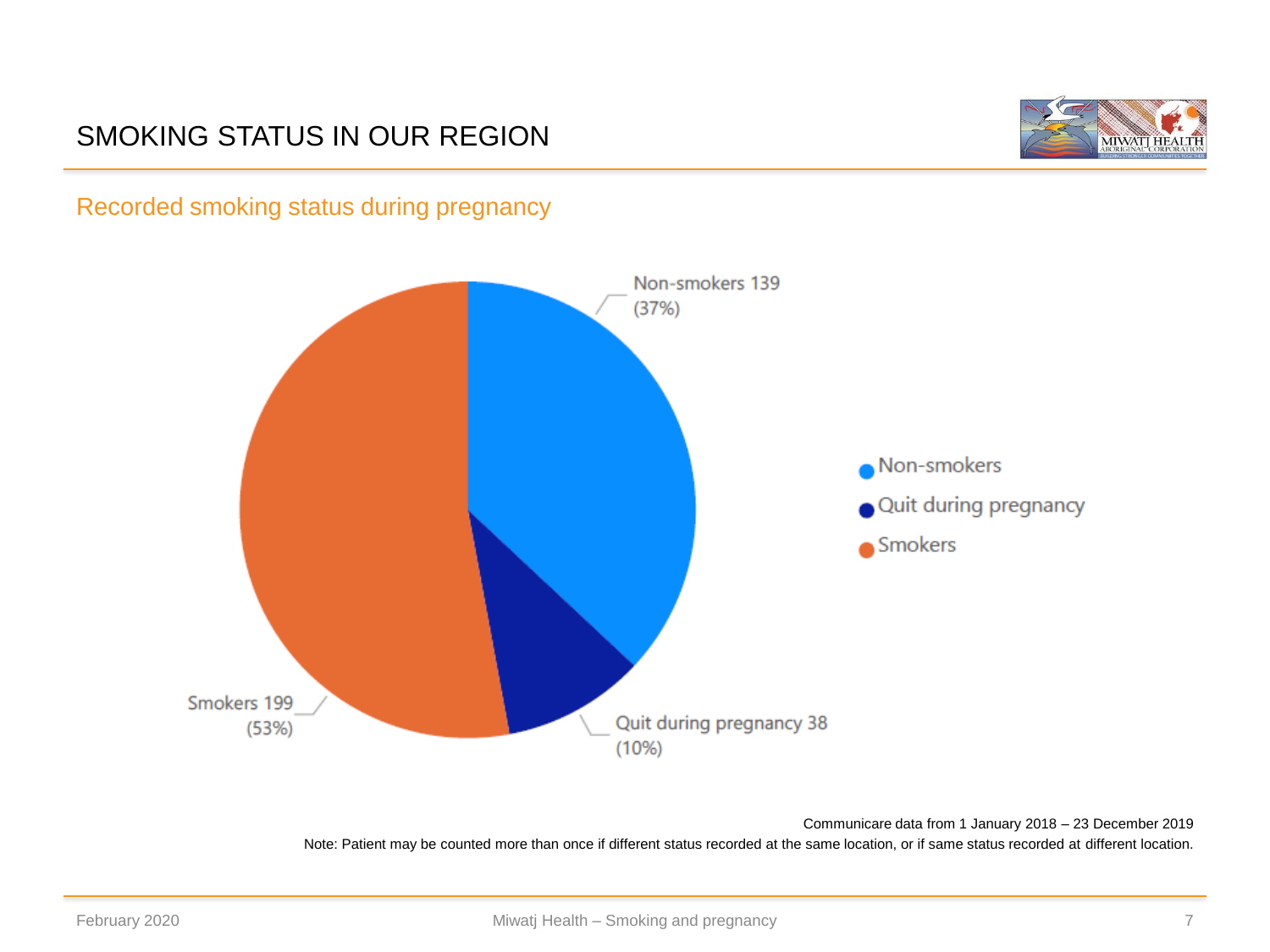## THE DARALI STORY



### The history of tobacco in East Arnhem



Short Ones: Tobacco stories from Arnhem Land (2011)



## Darali: The tobacco story of Arnhem Land (2014)

Miwatj YouTube channel: <https://www.youtube.com/watch?v=o840vRzvAuw>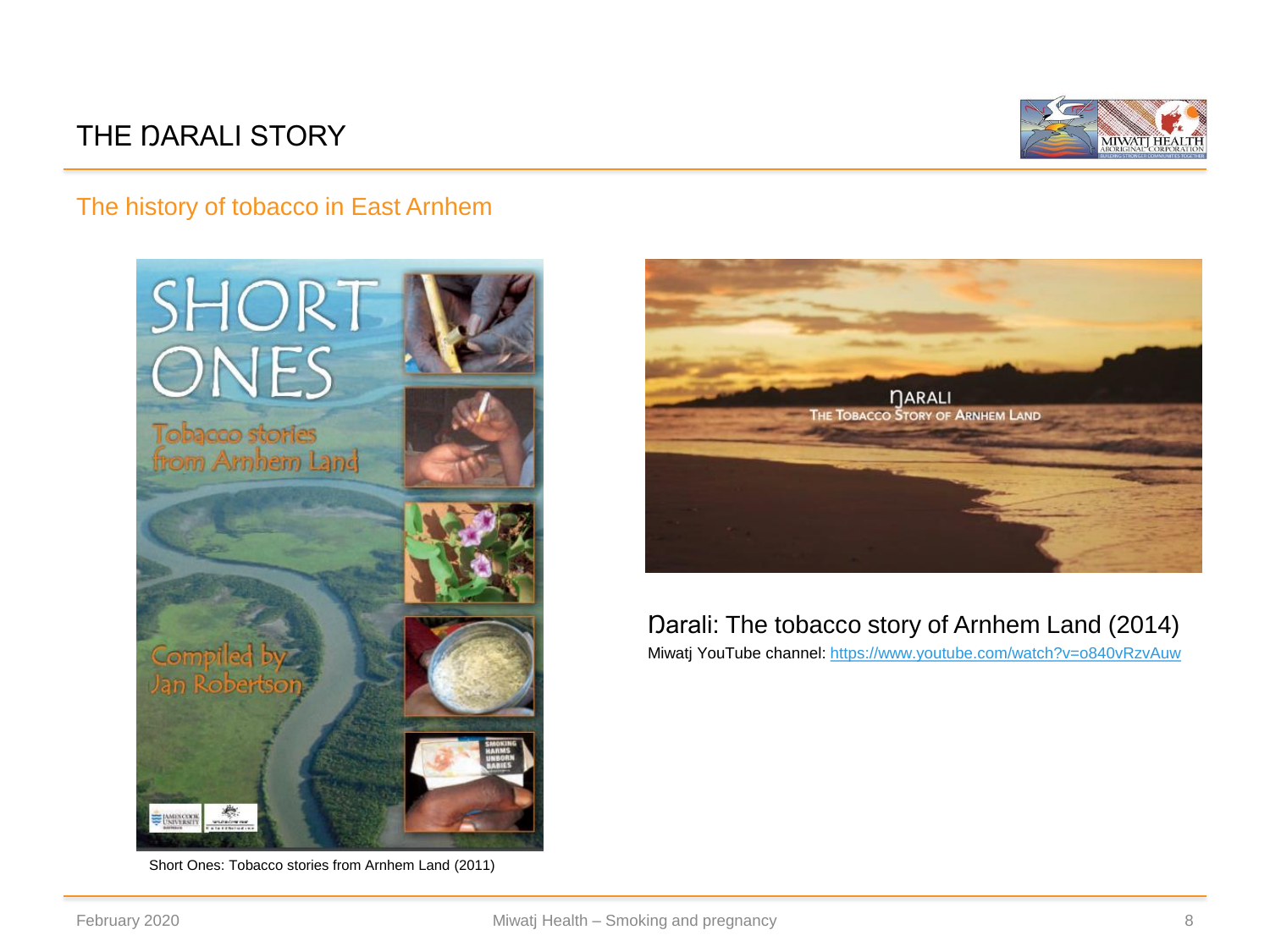

TIS Activity Work Plan (September 2019 – June 2022)

- **1. De-normalising tobacco with an evidence-based population health approach**
- **2. Develop holistic approaches to Tackling Indigenous Smoking through crossprogram collaborations within Miwatj**
- **3. Developing and supporting smoke free homes and smoke free cars in communities**
- **4. Smoke free workplaces and smoke free community spaces**
- **5. Priority focus on antenatal care and parents**
- **6. Priority focus on youth**
- **7. Contribute to increased health literacy for the Miwatj region**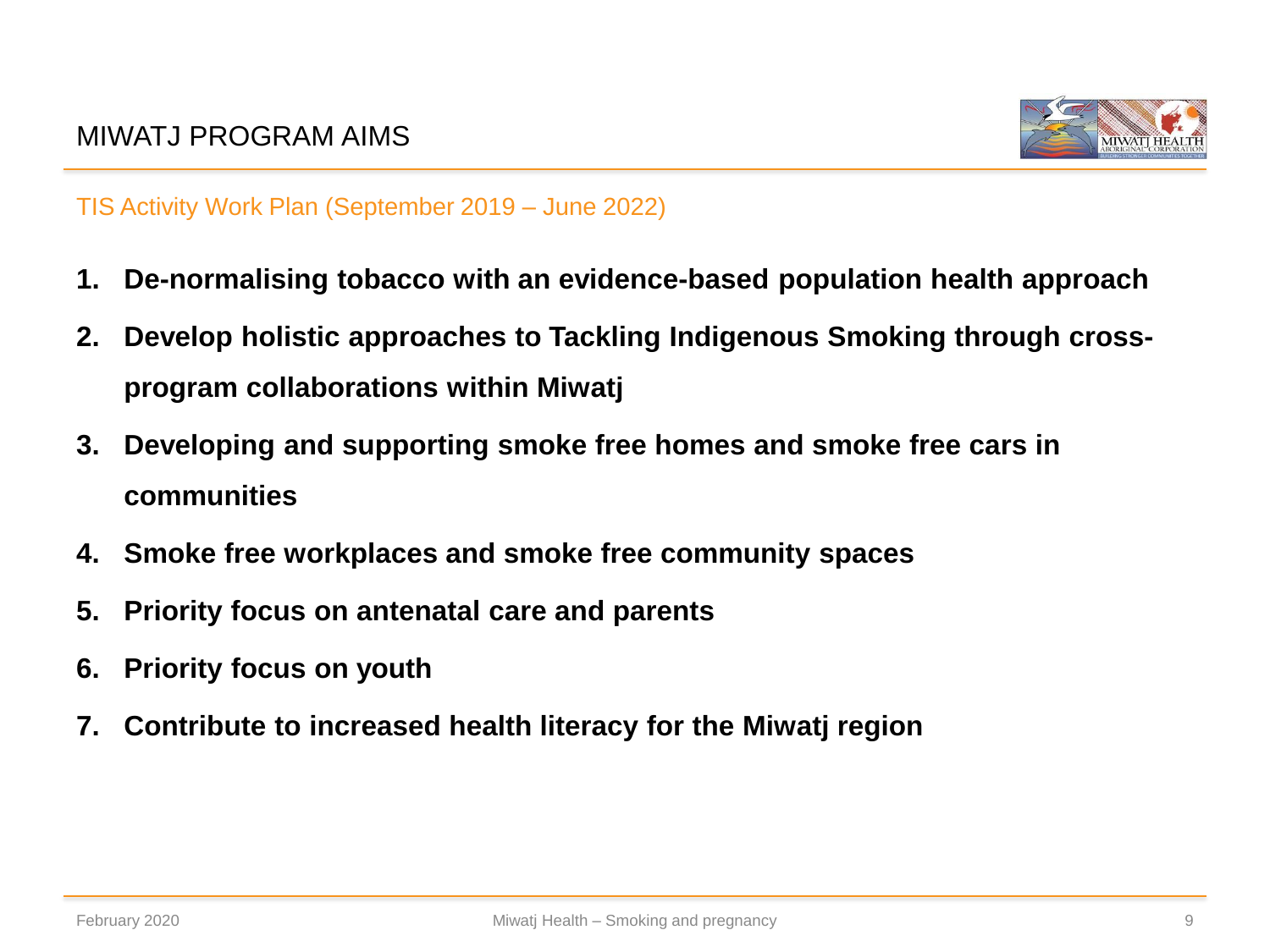## SMOKE-FREE HOMES



## 156 initial home visits during period November 2017 – October 2019

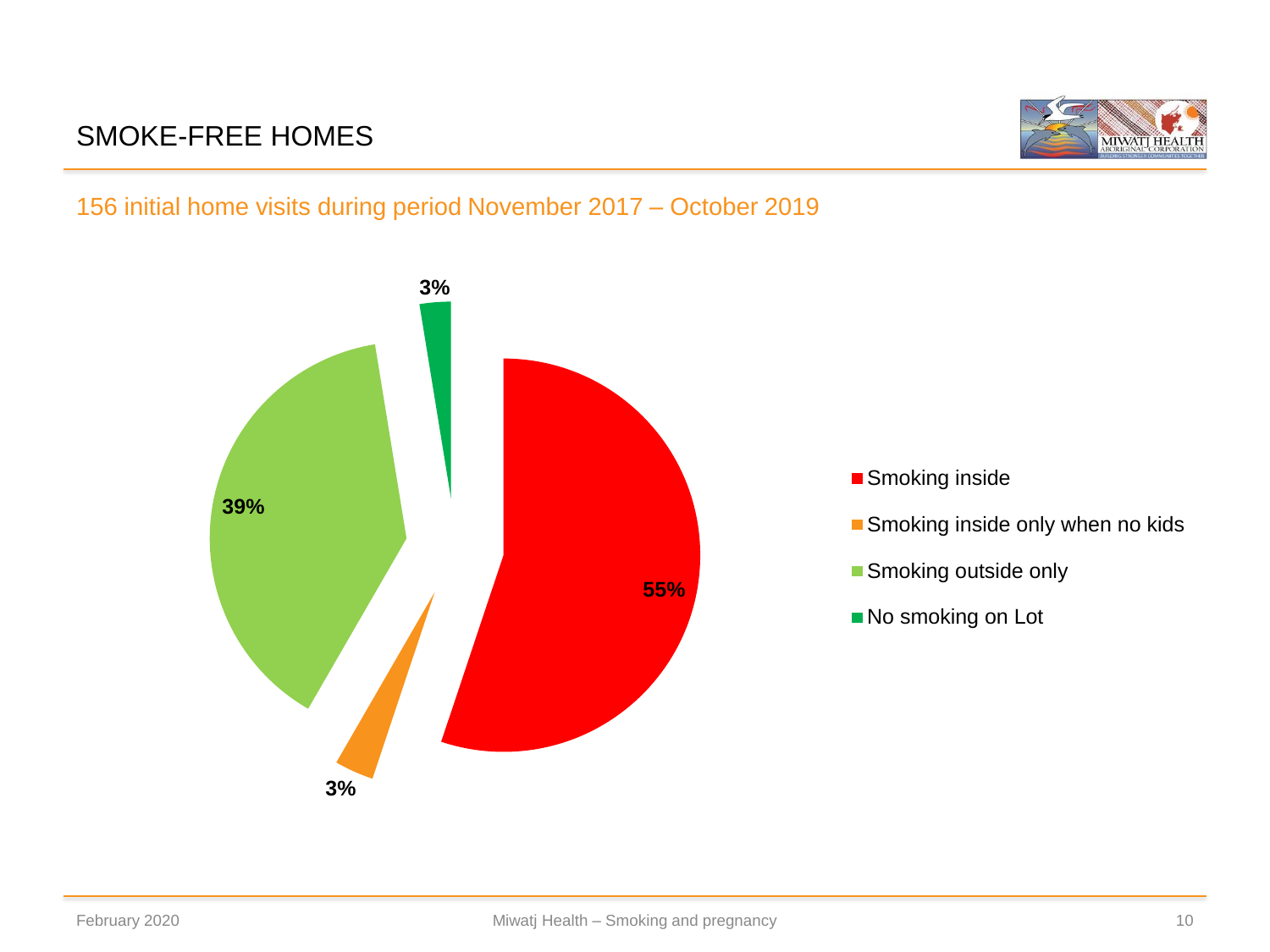

## Smoking among Yolŋu miyalk

- 337 of 480 women (70%) surveyed between 2017-2019 identified as smokers
- Stress was the most common reason reported among women



Opportunistic surveying between 12<sup>th</sup> September 2017 – 9<sup>th</sup> July 2019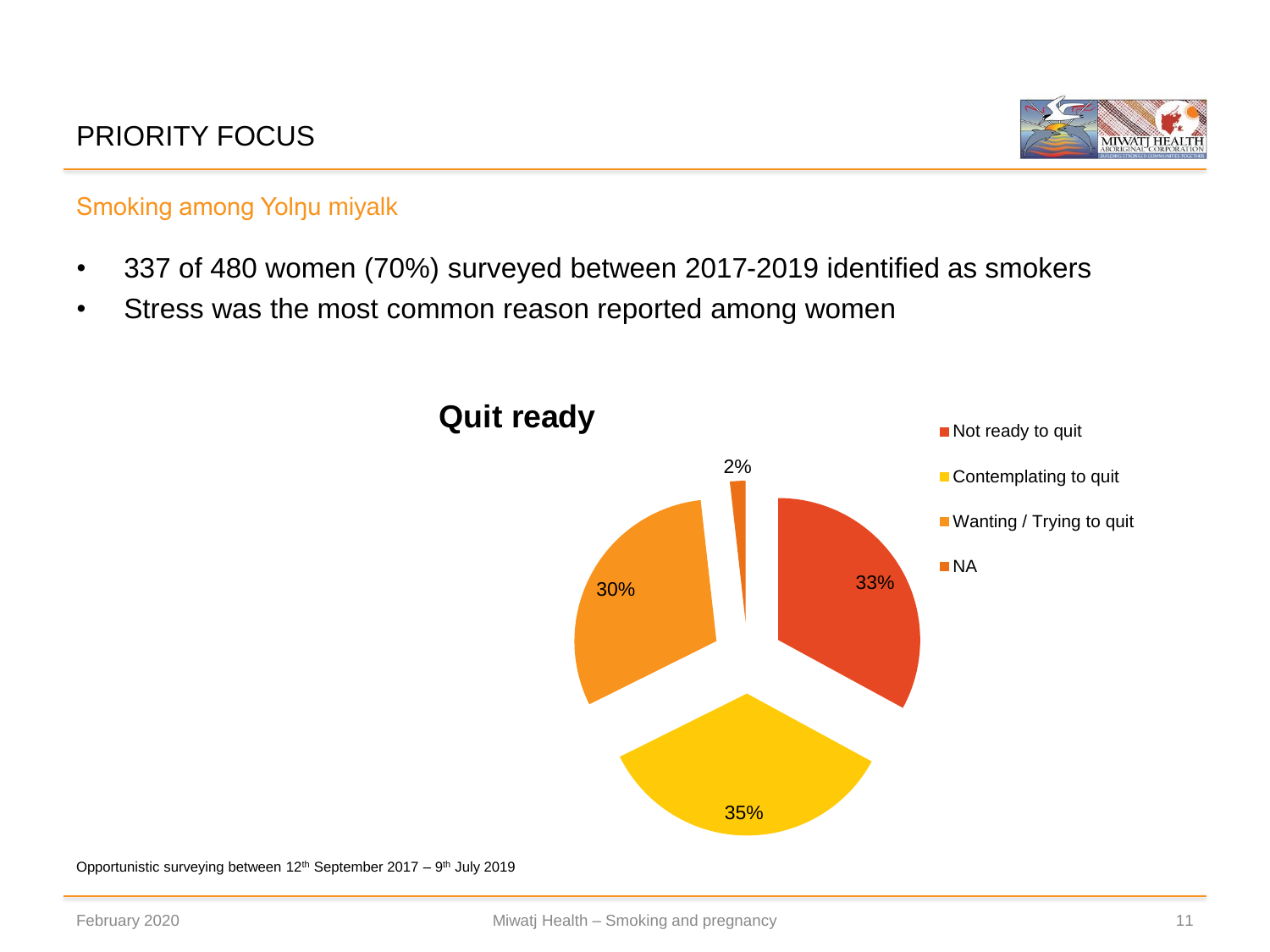## PRIORITY FOCUS





and Julie (right), providing education on country and in community centres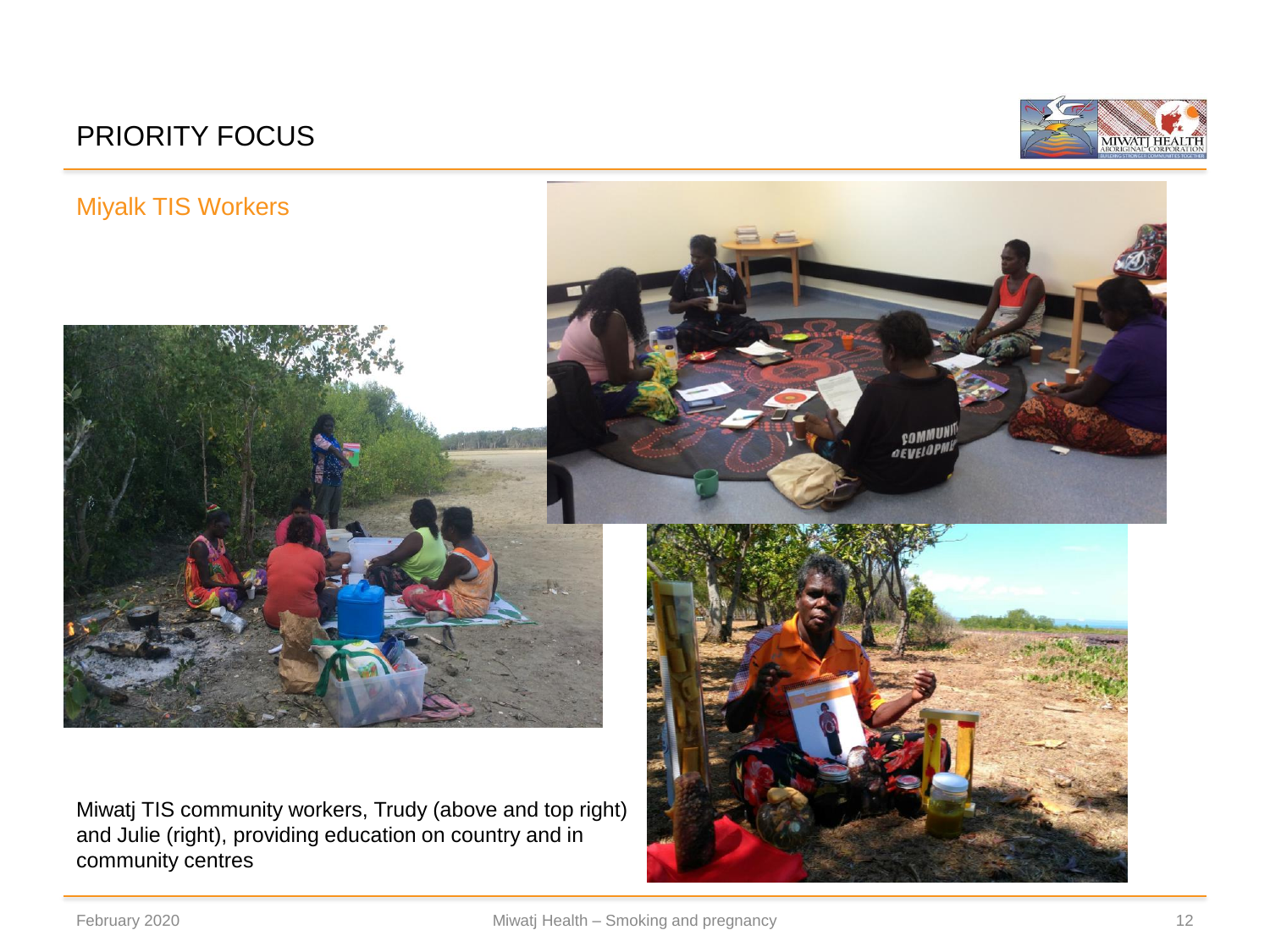## THE CHALLENGES



What are the challenges we face in achieving our aims?

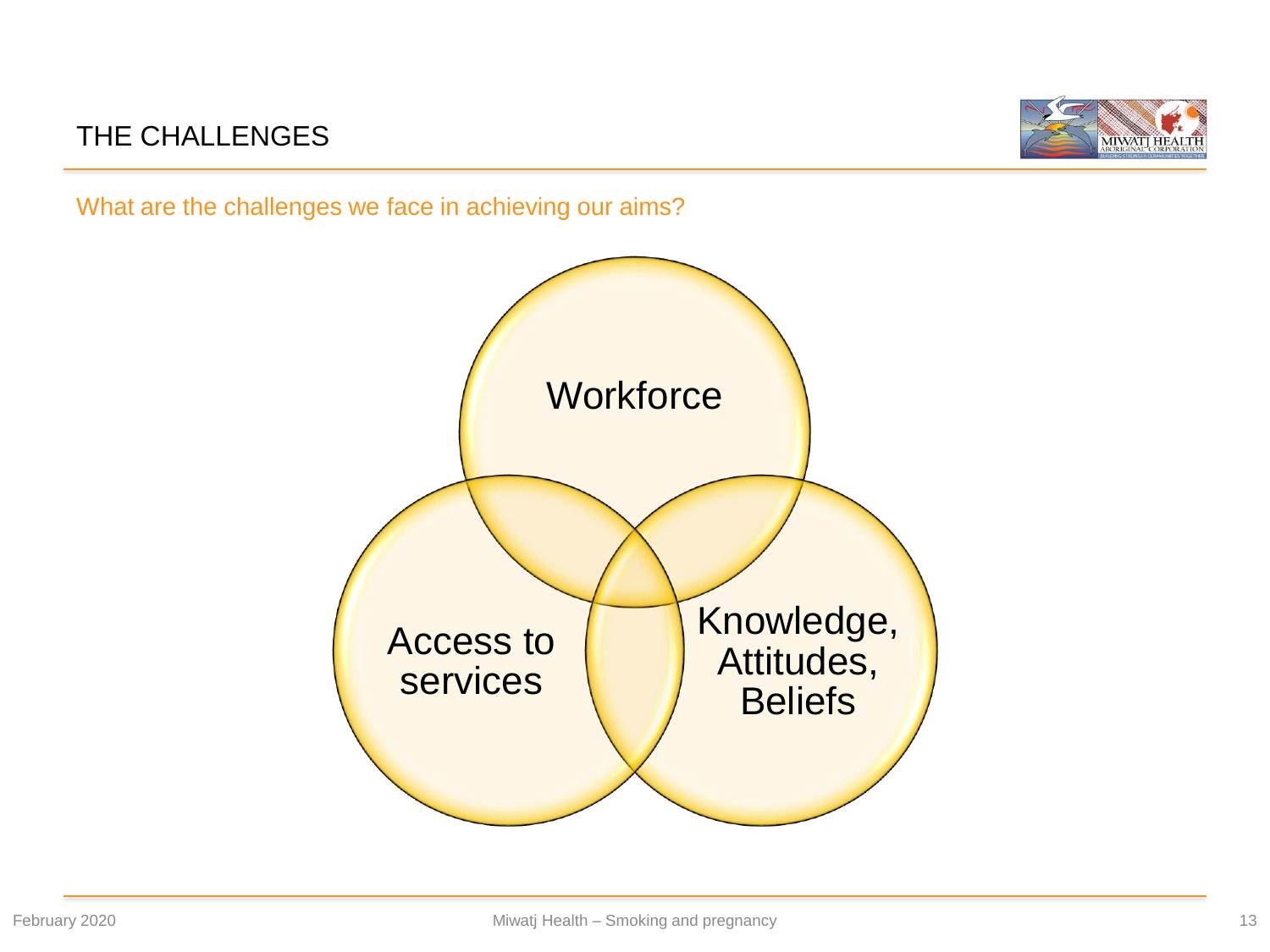## THE NEXT TWO YEARS



How are we going to succeed for this priority group?